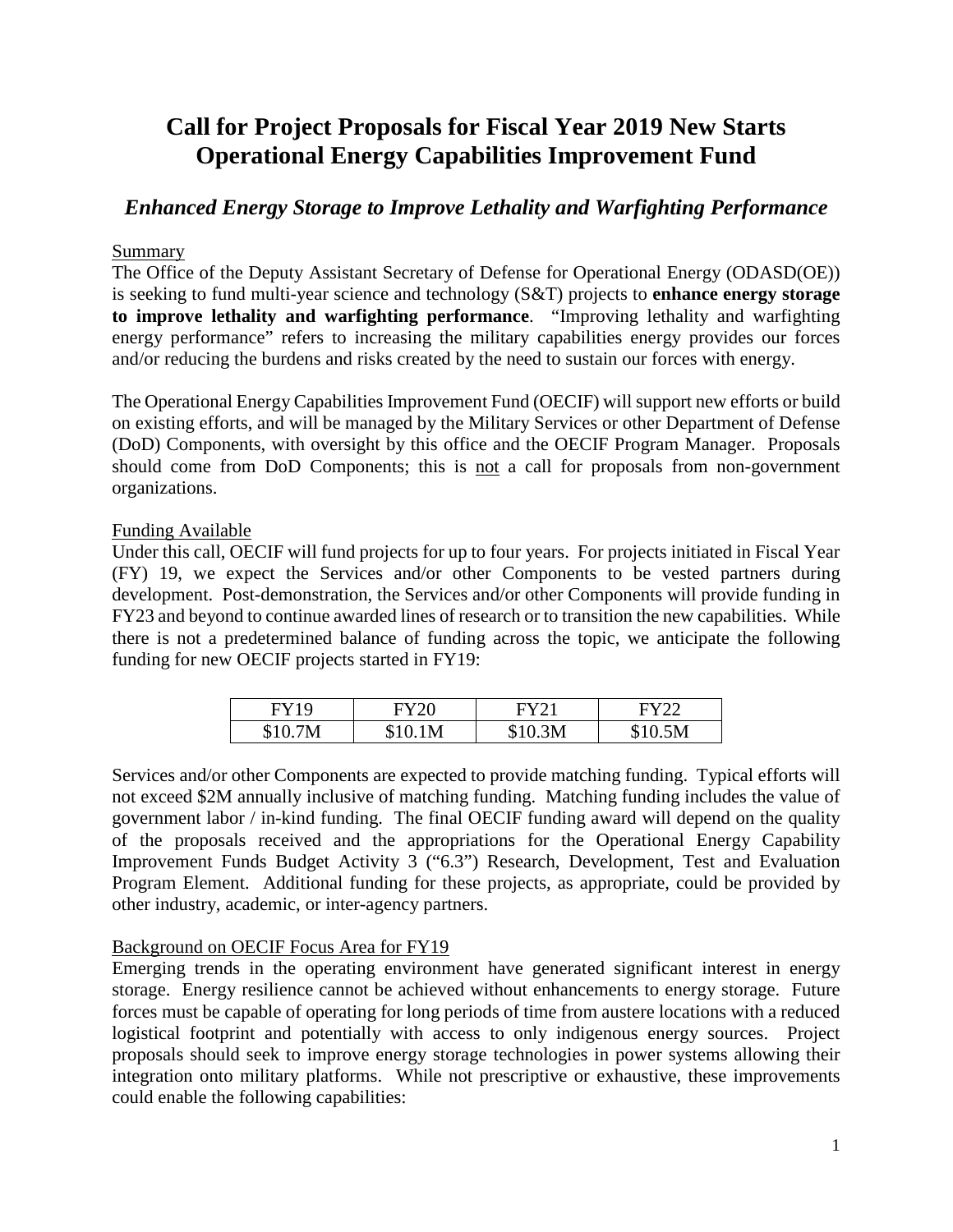- Silent watch
- Greater on-board power for payloads
- Greater unrefueled range/endurance (i.e., through hybridization)
- Reduced weight and increased mobility for dismounted troops
- Increased reliability in energy availability
- Better performance for power and propulsion systems
- Reduced energy supply line burdens
- Increased/rapid recharge
- Matching power capabilities to demand

Improved operational energy related capabilities can be derived from specific technological improvements or goals, which include, but are not limited to:

- Increased power density and energy density
- Increased efficiency
- Improved safety
- Faster charging capabilities
- Increased performance at temperature extremes
- Standardization for acquisition cost reduction

Applications for these energy storage systems include, but are not limited to:

- Directed energy/electronic warfare
- Dismounted Warfighter combat load
- Long range/endurance unmanned systems
- Combined energy efficient power generation and storage systems
- Storage of energy in and from Space.

OECIF is focused on the maturation of technologies that will allow and can demonstrate the optimization of weapons and platform effectiveness in ever more challenging and contested environments. Proposed technologies should focus on broad adoptability, applicability, and enhanced lethality.

# General Scope & Proposal Evaluation

Generally, the scope for this call includes new technologies or operational concepts directly related to energy storage systems, their safety and increased availability of warfighting systems they support.

Strong proposals include, but are not limited to, the following:

- Clear identification of improved military capabilities and/or performance goals
- Analysis of the proposed capability underpinned by data and scenario, preferably completed prior to the submission. At a minimum, these data and scenario information will be requirement as a go/no-go criteria at the first annual assessment.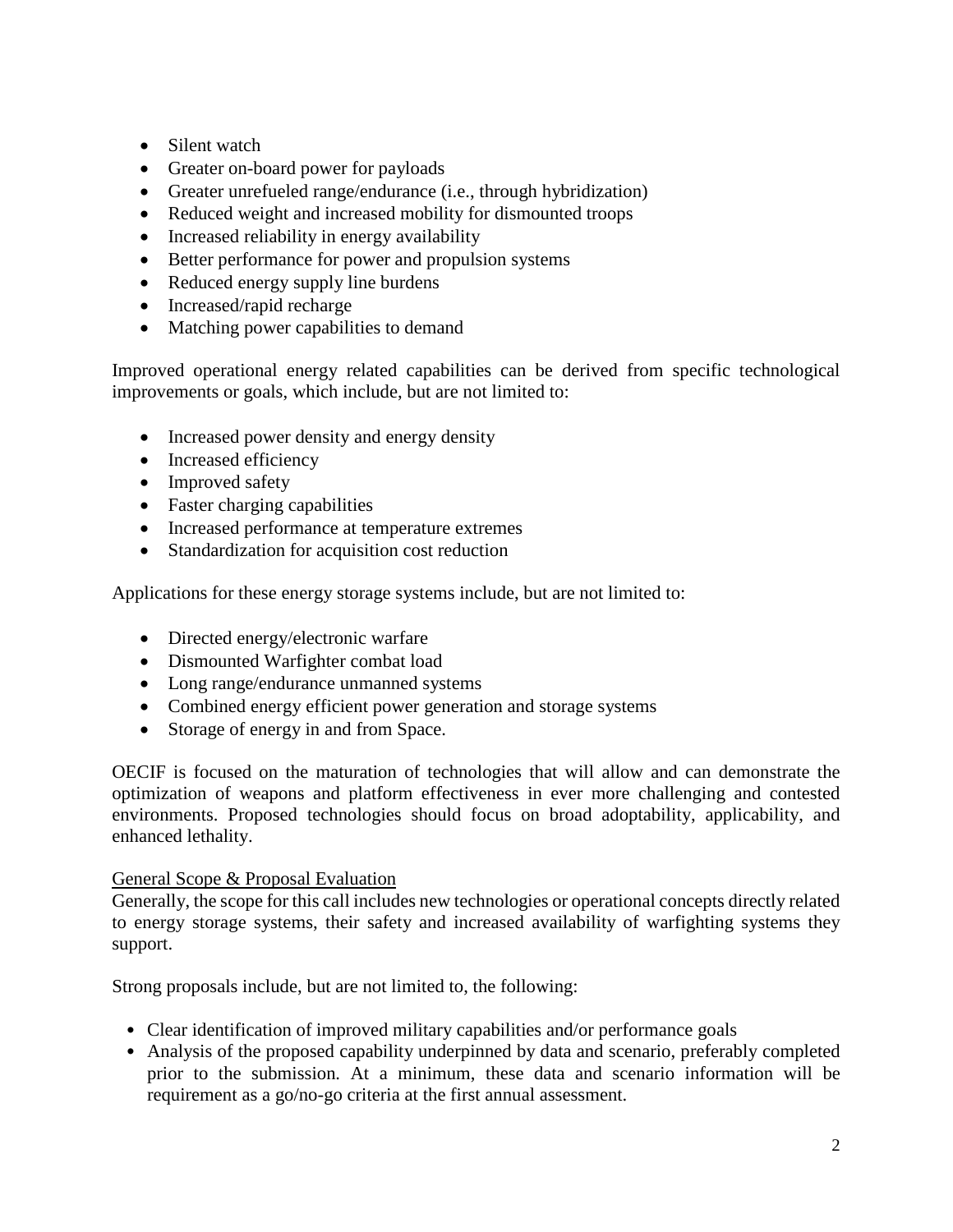- Involvement of two or more of the Services and / or a Combatant Command (CCMD). A greater number of transition partners will strengthen a proposal.
- A project plan its technical and management approach that is logical and broken into steps to assess progress and correct as needed along the way.
- Strong and experienced project team. This team must have active involvement and participation from at least one transition partner. Project proposals include specific Program Element (PE) numbers with follow-on funding requirements identified.
- Strong, active ties to the appropriate acquisition and user communities. These ties will help improve the prospects of a successful transition.
- Inclusion of interns on project work.

Proposals will be evaluated and selected for funding by ODASD(OE) based on the factors below. The first factor is the most important, while the remaining factors are of equal rank. Poor performance against any single factor is sufficient for a proposal to be eliminated.

- 1. Improved Operational Energy Effectiveness The military benefit of the proposed project. The extent to which the proposed project would improve the operational energy related military capabilities and/or reduce the burdens and risks from DoD's energy supply lines. Well supported, quantified analysis will score better.
- 2. Project Plan/Jointness The quality of the proposed technical and managerial approach. The goals, approaches, schedules and processes of the proposed project should be clearly identified, logical and demonstrate a clear understanding of the path forward. There should be a clear connection between the improved performance/capabilities sought and the technical goals and approach. Joint projects will score better.
- 3. Personnel/Team The quality of the project team, including qualifications, expertise and demonstrated accomplishments in work relevant to the proposed project.
- 4. Commitment to Demonstration and Transition Teams must demonstrate progress not less than once annually. At least one transition partner must be active throughout the life of the proposal. Memoranda of Understanding (MOUs) or other formal partnerships between research and acquisition/in-service/fielding organizations also are beneficial. Proposed projects that are aimed at an actual or developing military requirement and/or have clearly identified, firm pathways and commitments to both sustaining research in this area and transitioning the technology will score better. Once ODASD(OE) funding is exhausted, funding in FY23 and beyond is of chief interest, along with any non-ODASD(OE) funding in FY19 through FY22.
- 5. Cost The reasonableness of the proposed cost for the proposed project.

# Proposal Instructions

Proposals consist of three parts: a technical/management proposal, cost summary spreadsheet, and letter(s) of transition.

The technical/management proposal should be no longer than 10 pages. A suggested outline for the technical/management proposal includes:

- 1. Executive Summary
- 2. Improved Military Capabilities/Technical Goals Describe the project's goals for developing advanced energy storage systems and the scope and expected military benefits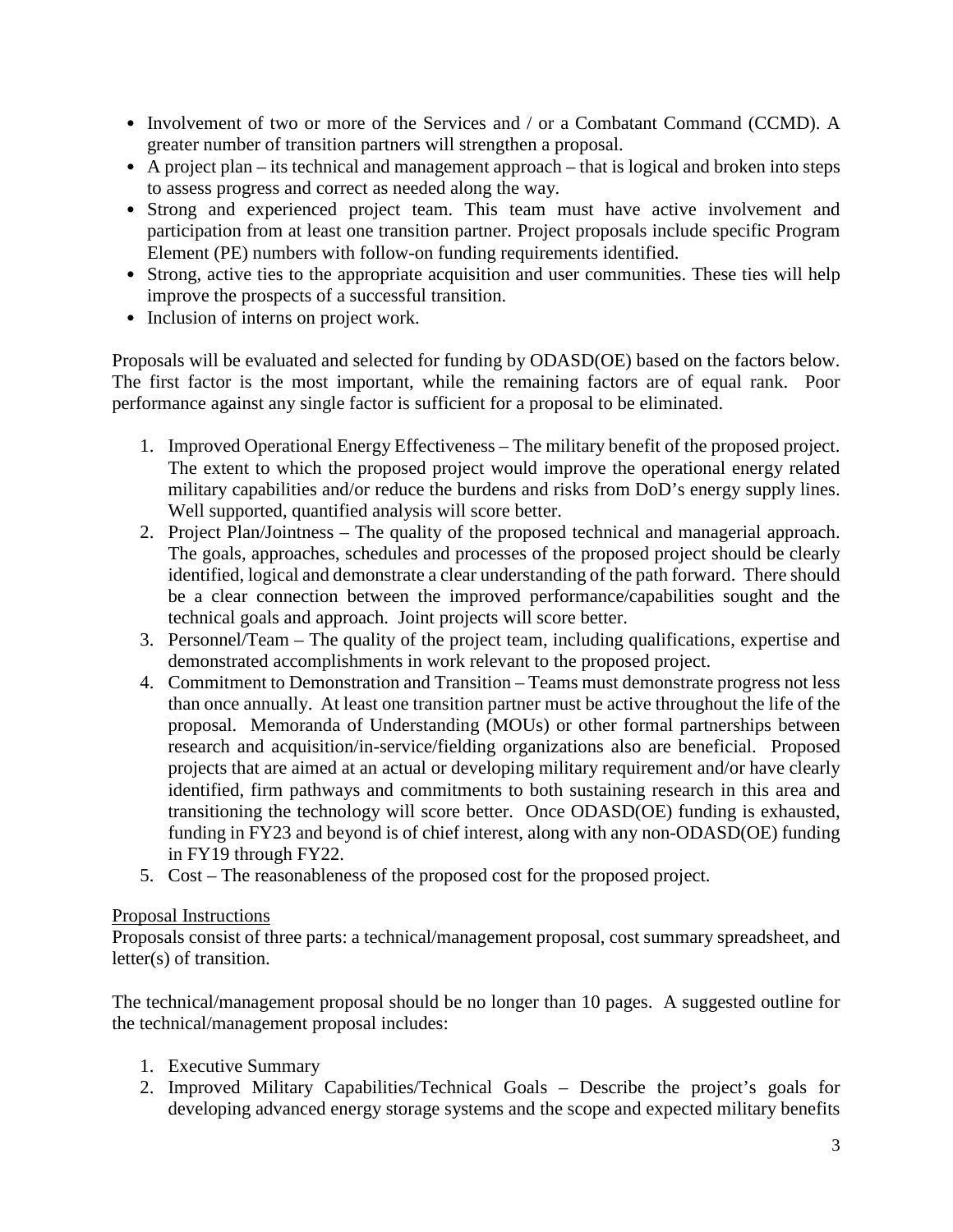from those improvements. Describe the technical objectives for achieving those goals and how/why those objectives can be met. *(Addresses evaluation factor 1.)* 

- 3. Project Plans and Jointness Describe the detailed technical goals, approaches, schedules and planned demonstrations leading to requirements documentation. Describe the management structure, organizations involved, and their roles. Describe any joint aspects of the project. *(Addresses evaluation factor 2.)*
- 4. Personnel/Team Describe the team that will manage the project and perform the technical work, including their qualifications for the work to be done. Identify the active transition partner(s), their organization and their role in the project. *(Addresses evaluation factor 3.)*
- 5. Commitment to Demonstration and Transition (include a and/or b)
	- a. Demonstration Describe plans by the Service(s) to incrementally test accomplishments culminating in a final demonstration in an operationally relevant environment (e.g., at a CCMD). *(Addresses part of evaluation factor 4.)*
	- b. Transition to Acquisition Describe the transition pathways and the role of the organizations involved. Describe specific methods, processes, or partnerships that will be used to ensure transition. Describe any funding potentially available for transition. *(Addresses evaluation factor 4.)*
- 6. Cost Describe the overall cost of the project, how it would be supported by OECIF funds and contributions from other organizations, and how the requested funds would be spent. Include a summary table within the proposal, and a detailed spreadsheet as an attached Excel file, that presents the following information across the Future Years Defense Program: major cost elements of the proposed project (including in-house and external expenses), total project costs, and funding by source (in thousands of dollars); a sample spreadsheet is attached. *(Addresses evaluation factor 5.)*
- 7. Other Any other issues that should be discussed in order to establish the value and approach of the proposed project.

Proposals should account for the following ODASD(OE) oversight requirements:

- Annual project reviews in the  $2<sup>nd</sup>$  quarter of each FY
- Quarterly technical reviews
- Monthly financial and by-exception reports
- Monthly teleconferences
- Attendance of the Principle Investigator at the OECIF Annual Tech Exchange in August
- Attendance at demonstrations.

#### Proposal Submission

Each proposal must be submitted online through the OECIF portal, [www.oecif.org.](http://www.oecif.org/) Government users wishing to submit proposals to the OECIF FY19 call will first need to create an account at [www.oecif.org;](http://www.oecif.org/) users who participated in the submission or review process in FY18 should already have accounts. Once logged in, the user can select which service or combatant command will be leading the effort. From there, enter basic information about the project: the lead organization, the program manager, the principle investigator, funds requested from OECIF, and matching funds. Finally, the proposal, cost spreadsheet, and letters of transition should be uploaded into the system.